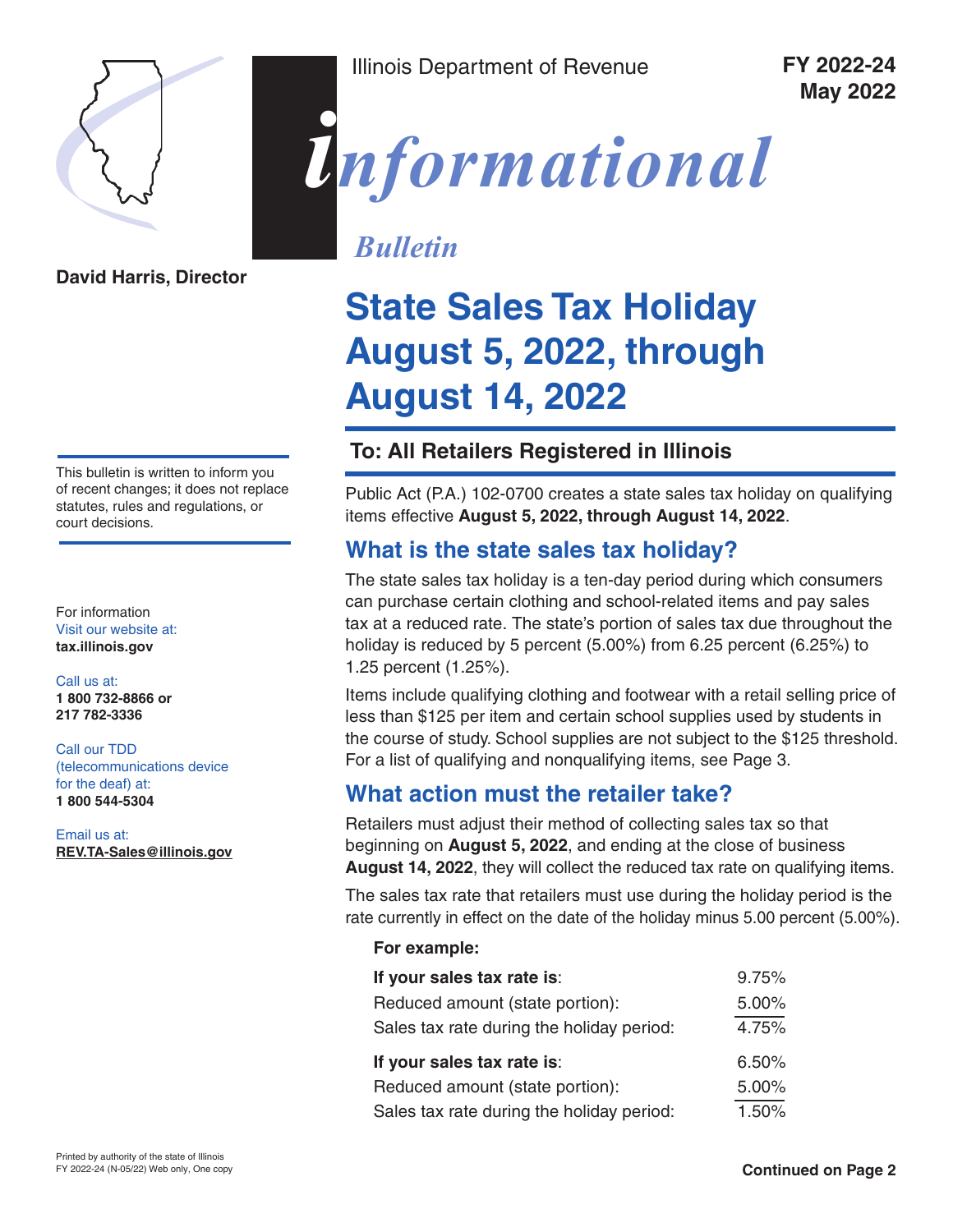# **How do I handle special sales during the sales tax holiday?**

## **Coupons and discounts**

To determine whether the eligible clothing item's retail selling price is below \$125, retailers must look at the price after the unreimbursed coupon or store markdown but before a reimbursed coupon.

# **Bundled sales**

Qualifying items bundled with items that do not qualify for the state sales tax holiday rate will be subject to the reduced tax rate only if the value of the qualifying items exceed the value of the non-qualifying items. Bundled sales are limited to \$125 for one bundled sale that includes qualifying clothing/shoes.

# **Splitting items**

Articles normally sold as a single unit must continue to be sold as such to determine whether the selling price is within the state sales tax holiday price threshold. For example, a pair of shoes with a selling price of \$140 cannot be sold separately so the sales price of each shoe is within the sales tax holiday price threshold.

## **Rain checks**

Qualifying items purchased during the holiday with a rain check issued prior to the state sales tax holiday will qualify for the reduced sales tax rate. Qualifying items purchased after the state sales tax holiday with rain checks issued during the holiday are not eligible for the reduced tax rate.

## **Exchanges**

Retailers do not need to collect any additional tax if a customer purchases a qualifying item during the state sales tax holiday, but after the holiday exchanges it for a different size, color, or other feature at the same or lower price.

If a customer purchases a qualifying item during the state sales tax holiday, but after the holiday returns the item and receives credit on the purchase of a different item, they will receive credit for the holiday tax paid. The customer is charged the full sales tax rate on the purchase of a new item. If a customer purchases a qualifying item before the state sales tax holiday period, but returns it during the sales tax holiday period and receives credit on the purchase of a different item that is eligible, the reduced rate of sales tax is due if the replacement item is purchased during the holiday.

## **Back orders**

Regardless of when an item is delivered to a customer, retailers must collect the reduced rate of tax on any qualifying item for which a customer has paid in full during the state sales tax holiday period.

# **Returns**

Retailers may establish their own policies for time periods within which to accept returns of qualifying items. However, for a 60-day period immediately after the Sales Tax Holiday Period, if a customer returns a qualifying item, the retailer must only credit or refund sales tax at the reduced rate unless the customer provides a receipt or invoice showing tax was paid at the usual general merchandise rate, or the retailer has documentation to show tax was paid at the usual general merchandise rate on the item. Retailers must file Form ST-1-X, Amended Sales and Use Tax Return (and, if applicable, Form ST-2-X, Amended Multiple Site Form), and Schedule GT-X, Amended Sales and Use Tax Holiday and Grocery Tax Suspension Schedule, to make a claim for credit for tax paid to IDOR that was subsequently refunded to a customer.

# **How do I report qualifying sales made during the state sales tax holiday?**

Schedule GT, Sales and Use Tax Holiday and Grocery Tax Suspension Schedule, was created for retailers to report sales of qualifying items sold during the sales tax holiday. This schedule should be filed with your From ST-1, Sales and Use Tax and E911 Surcharge Return (and, when applicable, Form ST-2, Multiple Site Form). Form ST-1 has not changed. Retailers should continue to report their normal taxable sales, including sales of qualifying items, on Lines 4a and 4b, Lines 6a and 6b, or Lines 12a and 12b, of Form ST-1 (and, when applicable, Form ST-2) and will then use Lines 2a and 2b, Lines 3a and 3b, or Lines 4a and 4b on Schedule GT to calculate a credit against the tax reported on those lines for the tax they are not collecting during the state sales tax holiday. When determining the discount allowed for a timely filed return, retailers are authorized to include the amount of tax on receipts that would have been due at the rate in effect for their location(s) prior to reducing the state's portion of sales tax due on sales tax holiday items.